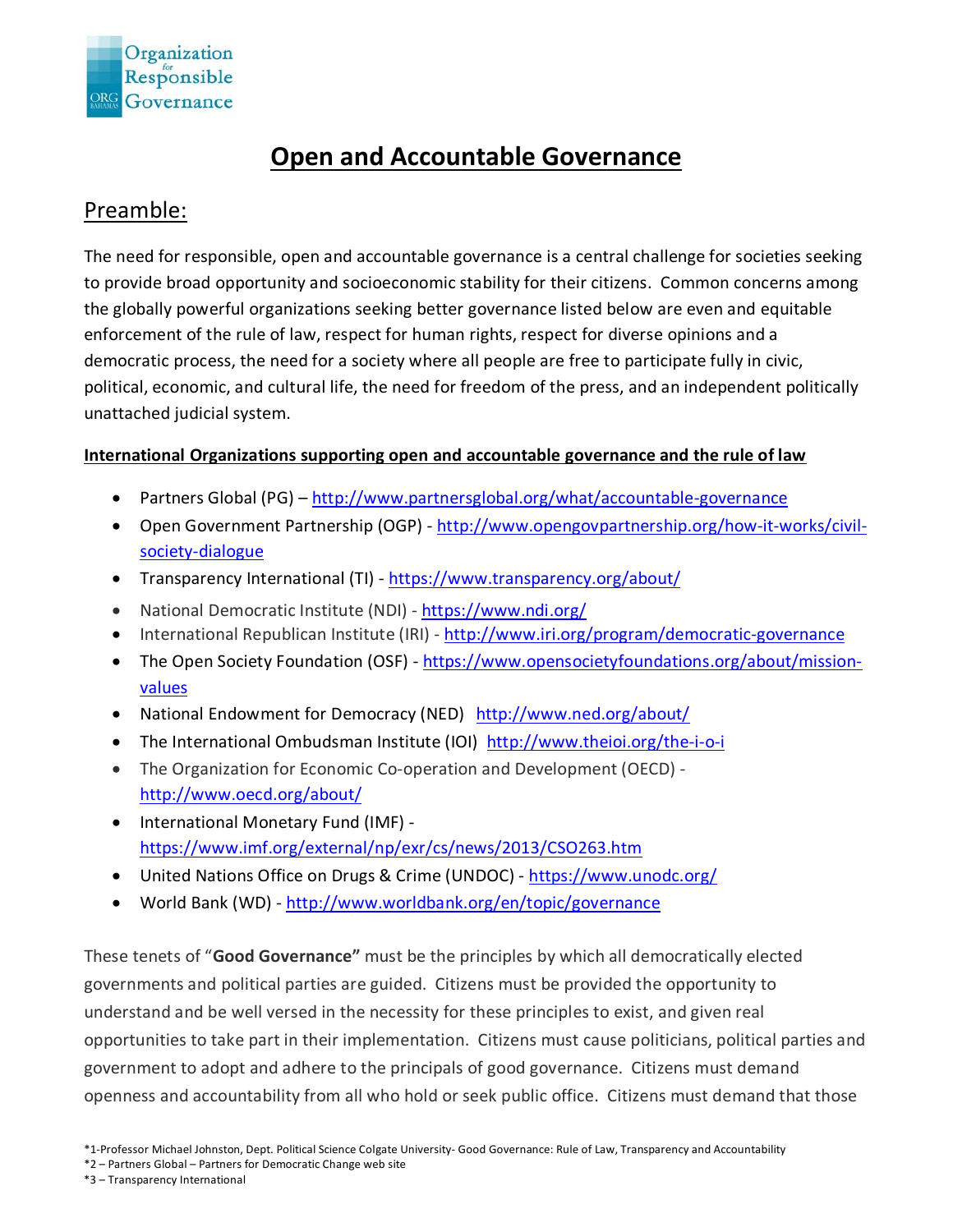

involved in upholding the rule of law must **enforce the rule of law evenly and equitably**, **"one law or no law"**.

The core problems facing the Bahamas stem from a number of systemic break downs in the leadership and governance of the country. At some point in the last 35 years the needs of the political parties and the politicians became considerably more important than the greater needs of the nation. Politics intentionally divided Bahamians along party lines and political parties looked after their own, and so the cycle began. Decades of oppression, victimization and intimidation silenced many from speaking out and or opposing the political system. This oppressive behavior became a destructive part of Bahamian culture and continues to deter desperately needed decent and good natured Bahamians from entering the political arena. Over time, the status quo in governance and politics has failed the nation and created massive inefficiencies and an ineffective government. The nation is heavily debt burdened, inefficient, uncompetitive, and expensive to live in causing strained socioeconomic opportunity and growth.

For the Bahamas to succeed Bahamians must understand the core issues holding the country back. Bahamians must stand united around the need for a significant change in the way the country and political parties are governed and led. Open and accountable governance provides opportunity for all citizens and not just the favored few. Bahamians must demand higher standards and better leadership from their representatives. They must demand even enforcement of the rule of law, better education for their children, better vocational education that provides employment opportunities, more efficient government that results in lower taxes and costs, and the ongoing meaningful involvement of civil society in governance. They must demand a manifesto, from all political parties, that details what the party stands for and provides specifics on how they intend on achieving their goals. It is this that will provide the change needed for a brighter Bahamas, anything less is unacceptable.

The Organization for responsible Governance (ORG) is a not-for-profit foundation representing civil society that shall focus on the core issues/problems affecting the Bahamas. It is commonly accepted worldwide that successful democratic governance must involve an ongoing participatory civil society, otherwise known as "embedded autonomy".

*Improved governance requires an integrated, long-term strategy built upon cooperation between government and citizens. It involves both participation and institutions. The Rule of Law, Accountability, and Transparency are technical and legal issues at some levels, but also interactive to produce* 

\*2 – Partners Global – Partners for Democratic Change web site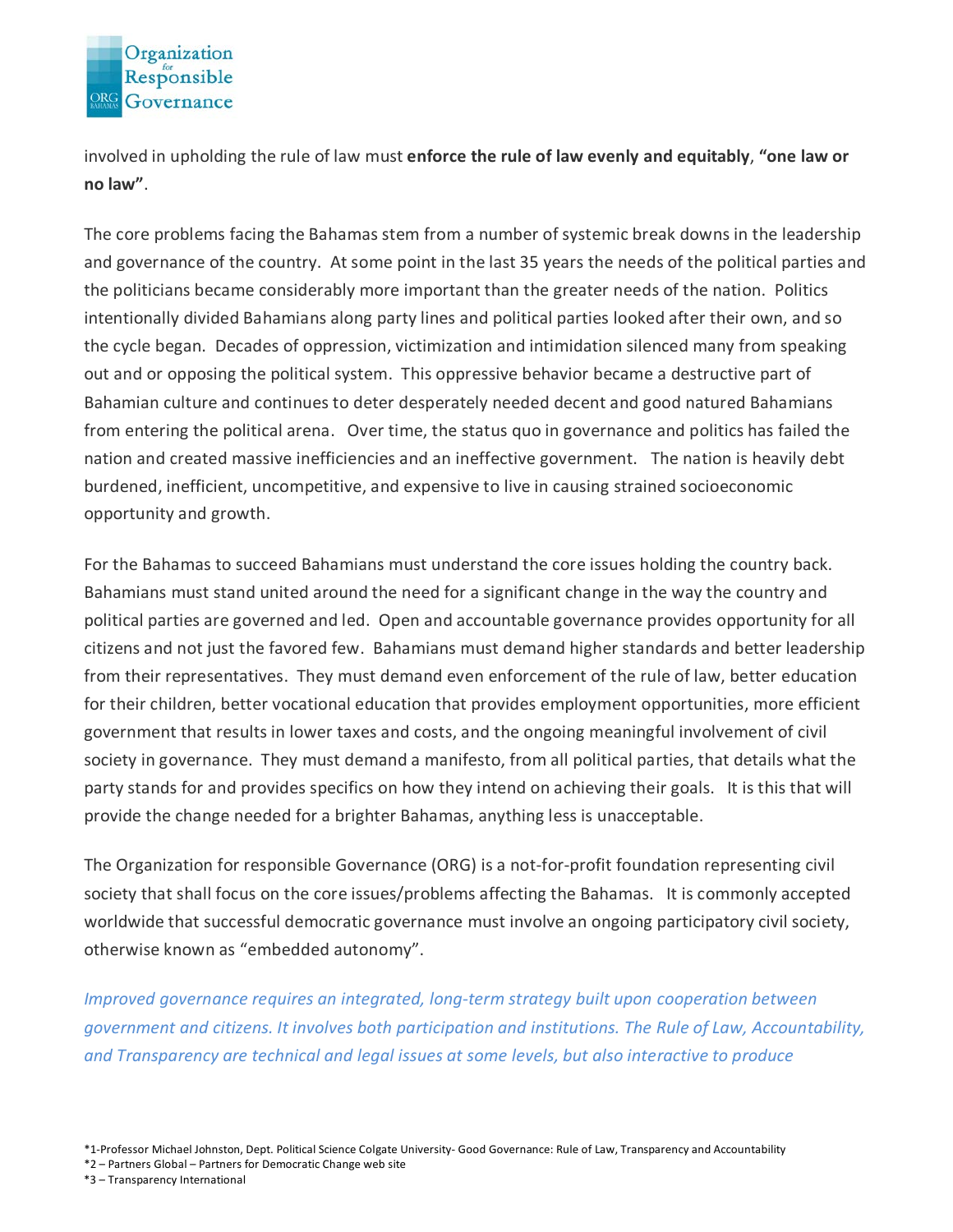

*government that is legitimate, effective, and widely supported by citizens, as well as a civil society that is strong, open, and capable of playing a positive role in politics and government.*

*Good governance involves far more than the power of the state or the strength of political will. The rule of law, transparency, and accountability are not merely technical questions of administrative procedure or institutional design. They are outcomes of democratizing processes driven not only by committed leadership, but also by the participation of, and contention among, groups and interests in society processes that are most effective when sustained and restrained by legitimate, effective institutions.\*1*

ORG shall strive to get the incumbent Government and political opposition parties to understand the need for ongoing engagement and participation of civil society in good governance.

ORG shall educate the public as to the performance of government and political parties by the creation of political **Report Cards.** These **Report Cards** shall compare and contrast what the government and or political parties do, and or stand for, with the tenets of Good Governance. Report cards shall also evaluate government services on issues such as how they perform, quality of service and the state of facilities etc. These Report Cards shall be made public to allow citizens to decide for themselves how a particular party or government is performing against the principals of Good Governance.



ORG shall encourage citizens to understand the importance of uniting around the needs of the nation and providing the greatest opportunity available to its citizens. It is only when Good Governance is attended to and attained that the socioeconomic condition of the nation will improve. **Those demanding accountability must be confident that they can do so safely, that officials will respond honestly, and that social needs and demands are taken seriously.**

\*1-Professor Michael Johnston, Dept. Political Science Colgate University- Good Governance: Rule of Law, Transparency and Accountability

\*2 – Partners Global – Partners for Democratic Change web site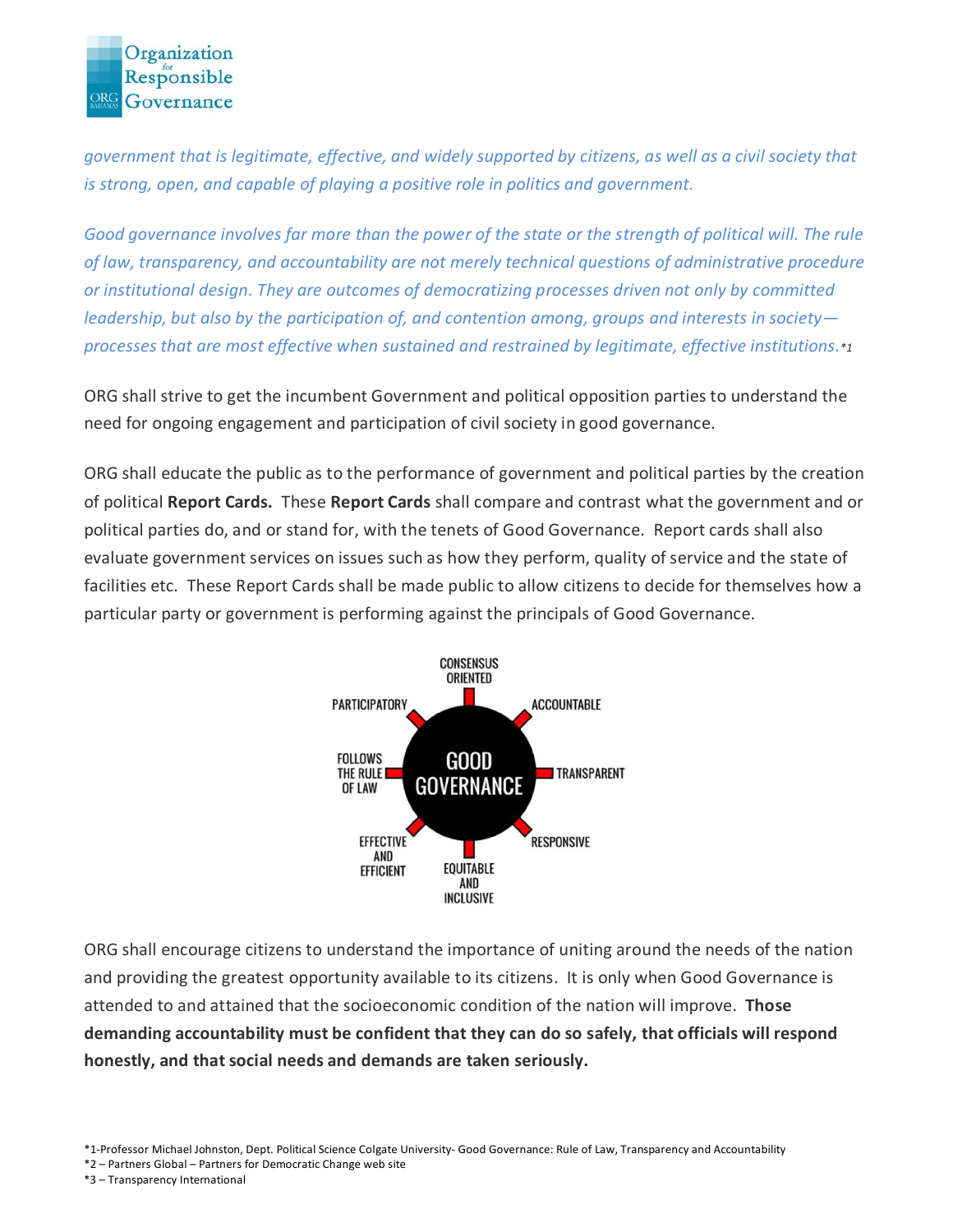

The balance of this paper outlines the functions that must be employed and adopted by government and civil society in order to move the Bahamas into the realm of open, accountable and modern governance.

\*1-Professor Michael Johnston, Dept. Political Science Colgate University- Good Governance: Rule of Law, Transparency and Accountability

\*2 – Partners Global – Partners for Democratic Change web site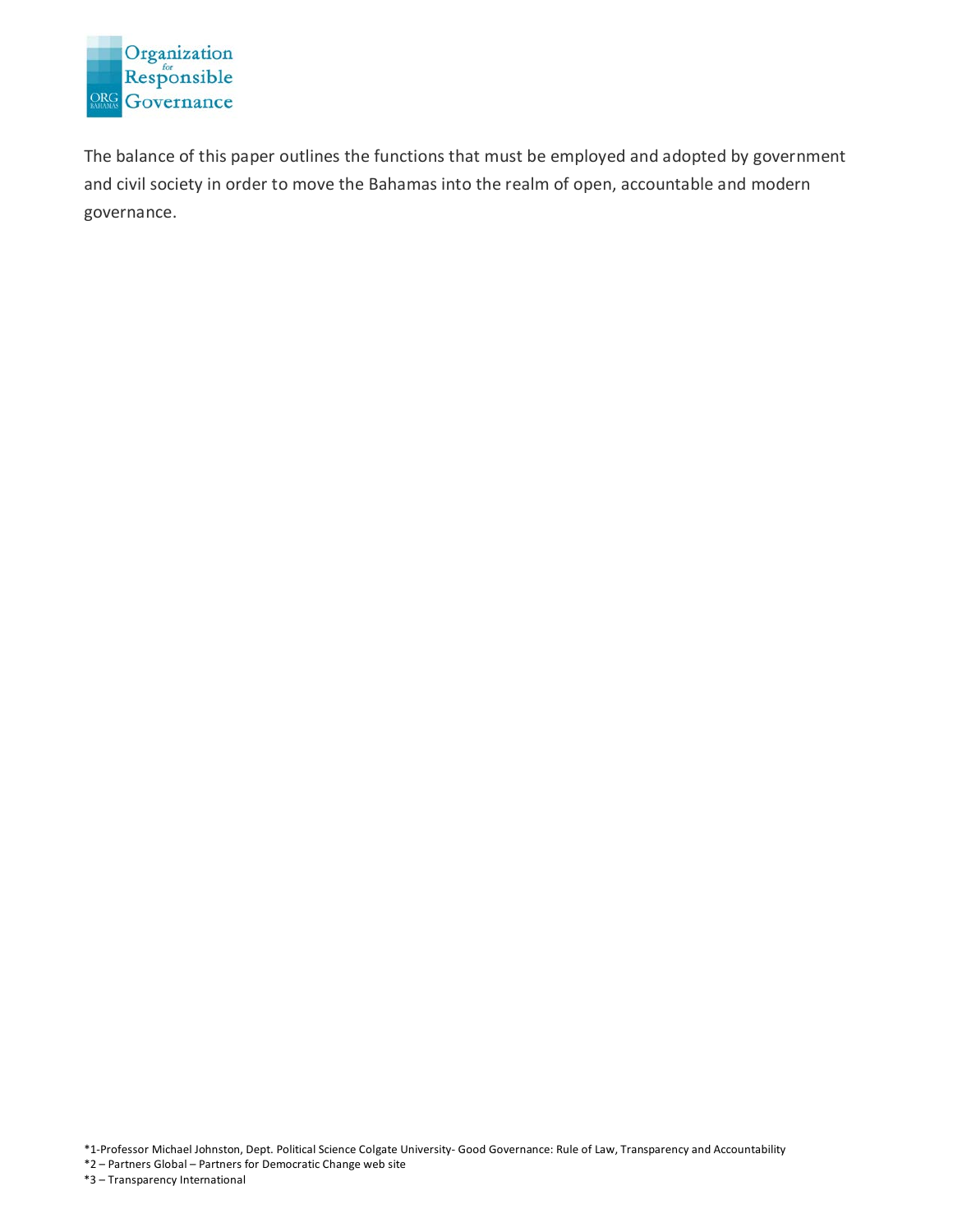

### **Good Governance Requires:**

Open and accountable governance depends upon a number of primary factors described in greater detail below:

#### **Transparency:**

Accountability requires transparency. Both function best where laws are sound, widely supported, and equitably enforced. The interconnection is critical as upholding these values requires a durable balance between self-interest and cooperation: **citizens and officials must see good governance not only as an ideal, but also as improving their own lives and the quality of life and the environment around them. Where the rule of law is strong, people uphold the law not out of fear but because they have a stake in its effectiveness**.

The effectiveness of transparency is dependent on a partnership: officials must make information available, there must be people and groups (see list below) with reasons and opportunities to put the information to use, and the two sides must interact on a frequent and constructive basis:

- 1. An independent judiciary
- 2. A free, competitive, responsible press
- 3. An active civil society

*Silence and secrecy are two of the most powerful tools that governments can employ to mute critics and cloak their actions from public scrutiny. The Open Society Foundations work to uphold the right to speak and to know—in order to support public involvement in government and accountability, and to challenge corruption and human rights abuses.* Quote taken from the "Open Society Foundation".

Rules and procedures must be open to scrutiny and comprehensible: a transparent government makes it clear what is being done, how and why actions take place, who is involved, and by what standards decisions are made. Then, it demonstrates that it has abided by those standards. Transparency requires significant resources, may slow down administrative procedures, and may offer advantages to the well-organized and influential interests than to others. It also has necessary limits: legitimate issues of security and the privacy rights of citizens form two such boundaries. But without it, "good governance" has little meaning. *\*1*

### **Accountability:**

Formal checks and balances can and should be built into any constitutional architecture. The people, interest groups, civil society, the courts, the press, and opposition parties must insist that those who govern follow legitimate mandates and explain their actions. The government must also insist on the same practice within government.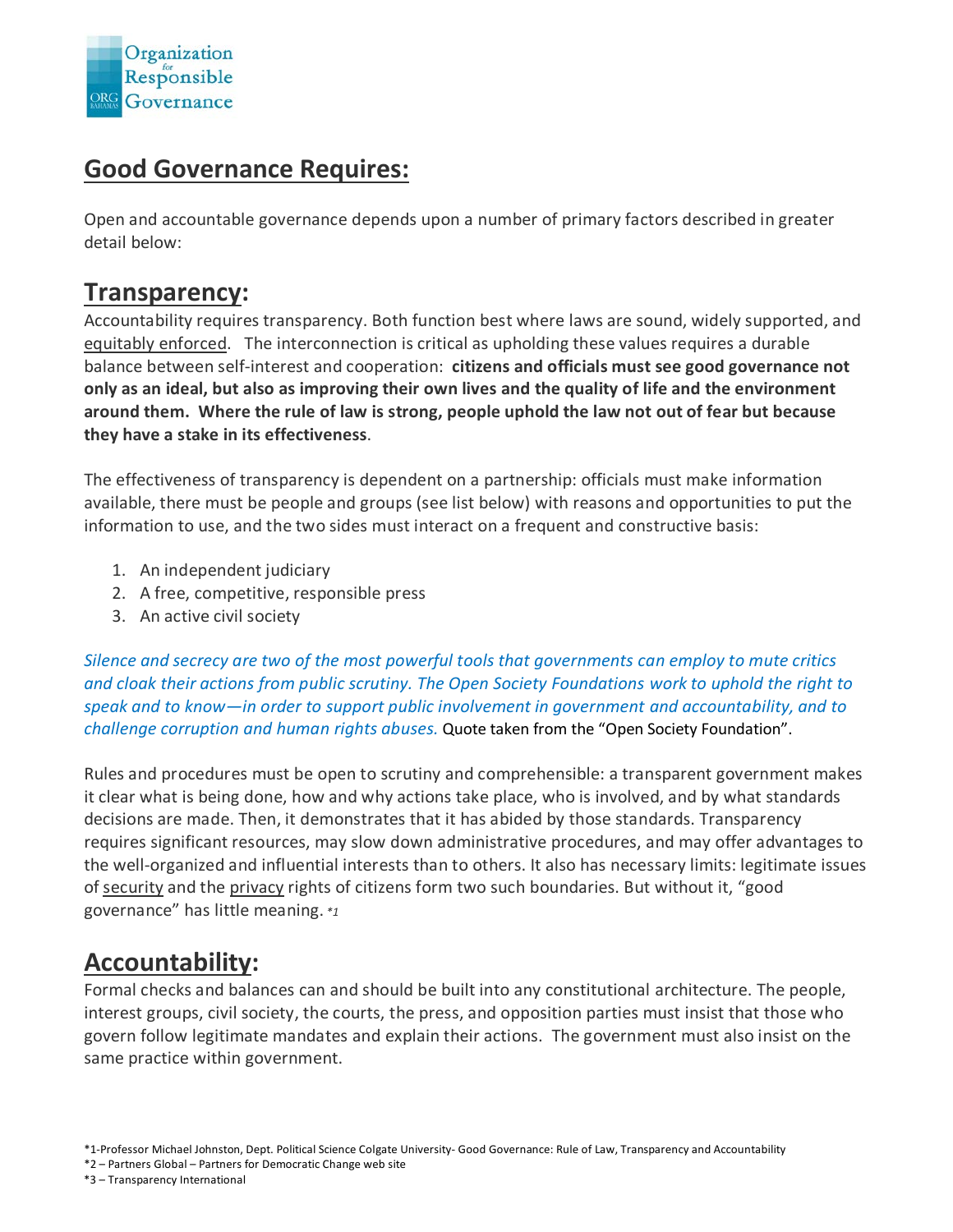

Accountability depends upon the ability of one part of government to find out—and, where necessary, to stop or correct—what other sectors are doing (Schedler, Diamond, and Plattner, 1999).

*Corruption: Nepotism, cronyism and oppression corrodes trust between citizens and government and reduces economic growth. In Partners' Global experience, establishing cooperation between the government, civil society and private sectors promotes accountability and transparency, therefore preventing and decreasing corruption.\*2*

*Corruption is defined as "the abuse of entrusted power for private gain". Corruption can be classified as grand, petty and political, depending on the amounts of money lost and the sector where it occurs.*

*Grand corruption consists of acts committed at a high level of government that distort policies or the central functioning of the state, enabling leaders to benefit at the expense of the public good. Corruption refers to everyday abuse of entrusted power by low- and mid-level public officials in their interactions with ordinary citizens, who often are trying to access basic goods or services in places like hospitals, schools, police departments and other agencies.*

*Political corruption is a manipulation of policies, institutions and rules of procedure in the allocation of resources and financing by political decision makers, who abuse their position to sustain their power, status and wealth. See animated definitions of many corruption terms at: <https://www.transparency.org/glossary> .* \*3

The enactment of a **Whistle Blowers Act** is critical to attaining accountability in countries where nepotism, cronyism and oppression (corruption) have been the status quo for decades. Individuals that value the even enforcement of the rule of law and open and accountable governance must be protected from any type of ridicule, intimidation or persecution from those that seek to maintain and prosper from corruption.

*Recognizing the role of whistleblowing in corruption-fighting efforts, many countries have pledged to enact whistleblower protection laws through international conventions. And, ever more governments, corporations and non-profit organizations around the world are putting whistleblower procedures in place. It is essential, however, that these policies provide accessible disclosure channels for whistleblowers, meaningfully protect whistleblowers from all forms of retaliation, and ensure that the information they disclose can be used to advance needed reforms.* \*3

For the "International Principals for Whistleblowers Legislation" go to: [http://issuu.com/transparencyinternational/docs/2013\\_whistleblowerprinciples\\_en](http://issuu.com/transparencyinternational/docs/2013_whistleblowerprinciples_en)

The establishment of an **Ombudsman** along with supporting policy and legislation is an important step to reducing corruption.

The role of an Ombudsman is best defined by the International Ombudsman Institute: to protect the people against violation of rights, abuse of powers, unfair decisions and maladministration. <http://www.theioi.org/the-i-o-i>

\*2 – Partners Global – Partners for Democratic Change web site

<sup>\*1-</sup>Professor Michael Johnston, Dept. Political Science Colgate University- Good Governance: Rule of Law, Transparency and Accountability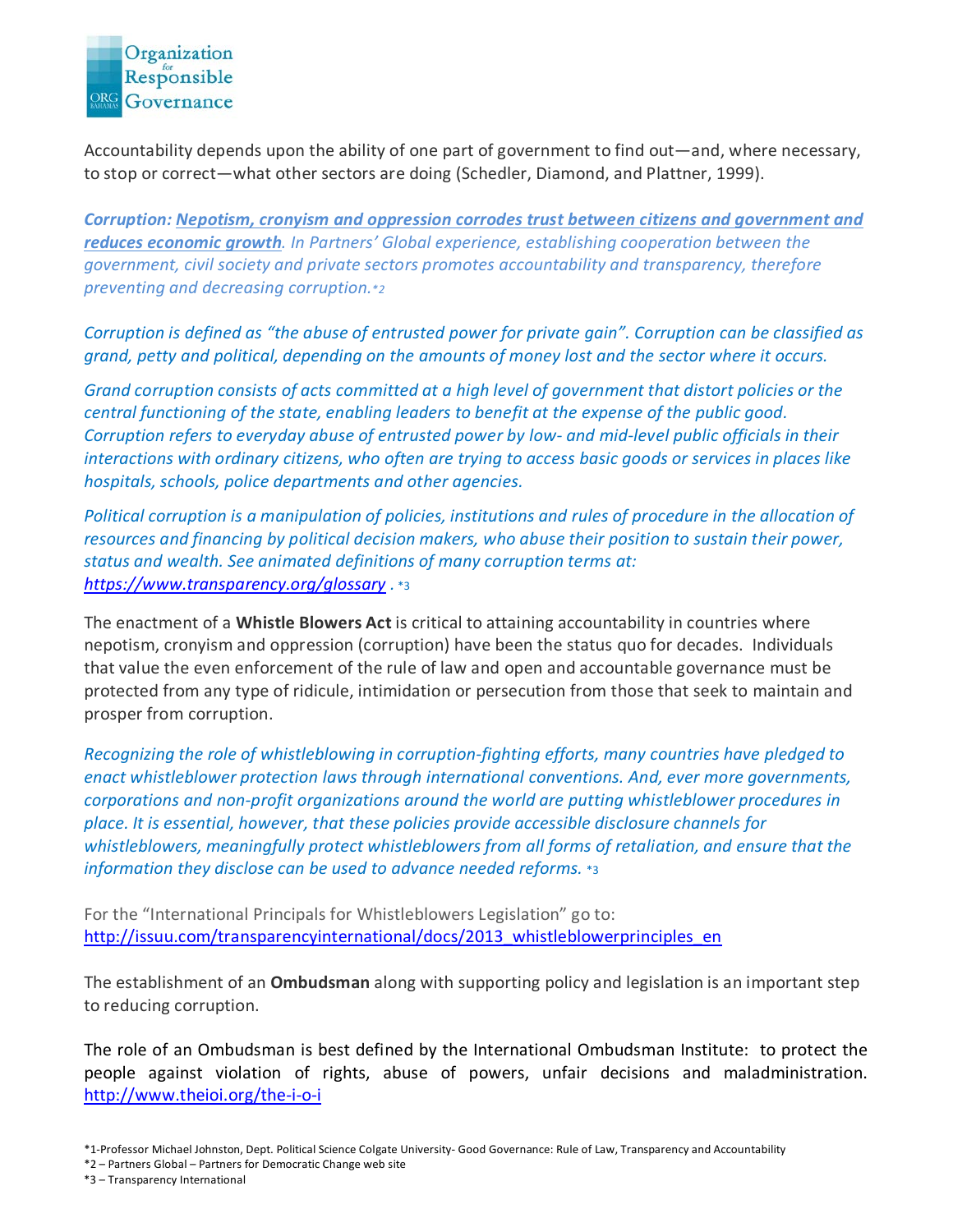

An Ombudsman is best appointed by a committee that is comprised of the Government, representatives from Civil Society Organizations and the Private Sector. The Ombudsman's office must also practice transparency, must be given continuing top-level and citizen support, must be fully staffed to deal with the required level of government contracts, and must be free of government influence or compromise.

## **Even Enforcement of the Rule of Law:**

The rule of law is best described as the legal and political systems, structures and practices that condition a government's actions to protect citizens' rights and liberties, maintain law and order, and encourage the effective functioning of the country.

The equitable, or even, enforcement of the rule of law is a far more complex goal to attain, as the enforcement of the rule of law is interdependent on a number of entities that may or may not be motivated to uphold it for their own specific purpose. Manipulation of the law, and of the powers charged with enforcing it, creates social instability and inequities, eroding civil confidence in the system of governance and the law itself. The erosion of civil confidence can discourage investment in, or within, the country, in terms of both financial and human capital.

*Government can, after all, enact laws; corrupt and repressive regimes can legislate and manipulate policy at will. Genuine rule of law, by contrast, requires the cooperation of state and society, and is an outcome of complex and deeply rooted social processes. Wrongdoers face not only legal penalties, but also social sanctions such as criticism in the news media, popular disapproval, and punishments from professional and trade associations. An approach that relies solely upon detection and punishment may work for a time, but will do little to integrate laws and policies with social values, or to create broader and deeper support for the system.\*1*

People do not wish to live, or invest, in countries where limited opportunity exists due to failures in the even enforcement of the rule of law or poor governance. Democracy, transparency, accountability, efficiency and the even enforcement of the rule of law are but a few significant pillars of good governance and a symbol of opportunity for the growth of a nation. Nations that fail to provide such tenets of good governance inevitably find themselves in a systemic state of decline and national degeneration. As the very citizens needed for nation building lose faith in the system, they leave in search of a better life and greater opportunity, resulting in a brain drain and further national degeneration.

It is imperative that civil society organizations recognize these failures and unite to act against such failures. It is therefore up to the citizens of a democratic nation to organize and unite to determine the course of governance and opportunity available to its people.

## **Efficiency and Effectiveness:**

\*1-Professor Michael Johnston, Dept. Political Science Colgate University- Good Governance: Rule of Law, Transparency and Accountability

\*2 – Partners Global – Partners for Democratic Change web site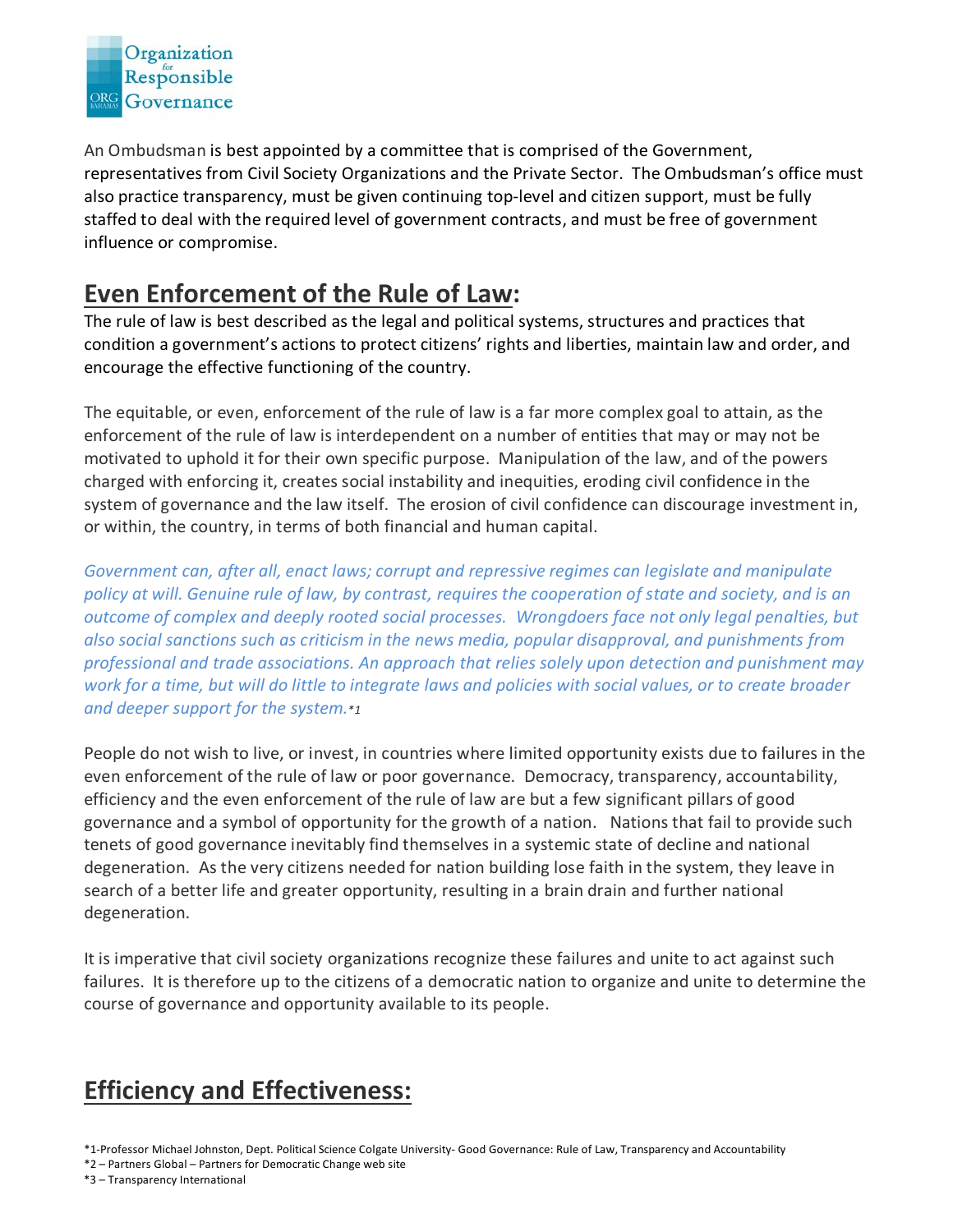

In order for a nation to be sustainable over the long term the government must be efficient and effective. These guiding principles must shape the laws, policy, decisions and thinking of all those within government and civil society, as a failure to do so will result in an unsustainable socioeconomic environment that will ultimately hurt the long term development of the nation.

Maurice McTigue has argued that: *"What we're seeing around the world at the moment is what I would call a silent revolution, reflected in a change in how people view government accountability. The old idea of accountability simply held that government should spend money in accordance with appropriations. The new accountability is based on asking, "What did we get in public benefits as a result of the expenditure of money?" This is a question that has always been asked in business, but has not been the norm for governments. And those governments today that are struggling valiantly with this question are showing quite extraordinary results. This was certainly the basis of the successful reforms in my own country of New Zealand."* McTigue was a former cabinet minister and member of parliament in his native New Zealand, and one of the architects of the "New Zealand miracle," which dramatically reformed the country's government and economy by implementing market-driven, progrowth policies. He later became New Zealand's ambassador to Canada and received the prestigious Queen's Service Order in recognition of his public service from Queen Elizabeth II.

The efficiency and effectiveness of government and its services must be evaluated on a regular basis to assure citizens that they are receiving value. Ultimately good governance is about providing the most essential services to the people in the most efficient and effective manner possible. With this in mind governments should constantly seek out ways to improve the efficiency and effectiveness of the required services. Governments, wherever possible, should act as the regulator and not the operator of services, specifically when those services are monopolistic. Governments should be about creating opportunity for and with the private sector and promote fair and open competition among businesses. The process of private sector involvement should be driven by the government's desire to provide more efficient and effective services for the public, as well as by citizens' own interests in a better standard of living. This process would involve government requests for proposals issued to the private sector through the Ombudsman's office who then acts in the best interests of the public.

*"New Zealand's per capita income in the period prior to the late 1950s was right around number three in the world, behind the United States and Canada. But by 1984, its per capita income had sunk to 27th in the world, alongside Portugal and Turkey. Not only that, but our unemployment rate was 11.6 percent, we'd had 23successive years of deficits (sometimes ranging as high as 40 percent of GDP), our debt had grown to 65 percent of GDP, and our credit ratings were continually being downgraded. Government spending was a full 44 percent of GDP, investment capital was exiting in huge quantities, and government controls and micromanagement were pervasive at every level of the economy. We had foreign exchange controls that meant I couldn't buy a subscription to The Economist magazine without the permission of the Minister of Finance. I couldn't buy shares in a foreign company without surrendering my citizenship. There were price controls on all goods and services, on all shops and on all service industries. There were wage controls and wage freezes. I couldn't pay my employees more – or pay them bonuses – if I wanted to. There were import controls on the goods that I could bring into the* 

<sup>\*1-</sup>Professor Michael Johnston, Dept. Political Science Colgate University- Good Governance: Rule of Law, Transparency and Accountability

<sup>\*2 –</sup> Partners Global – Partners for Democratic Change web site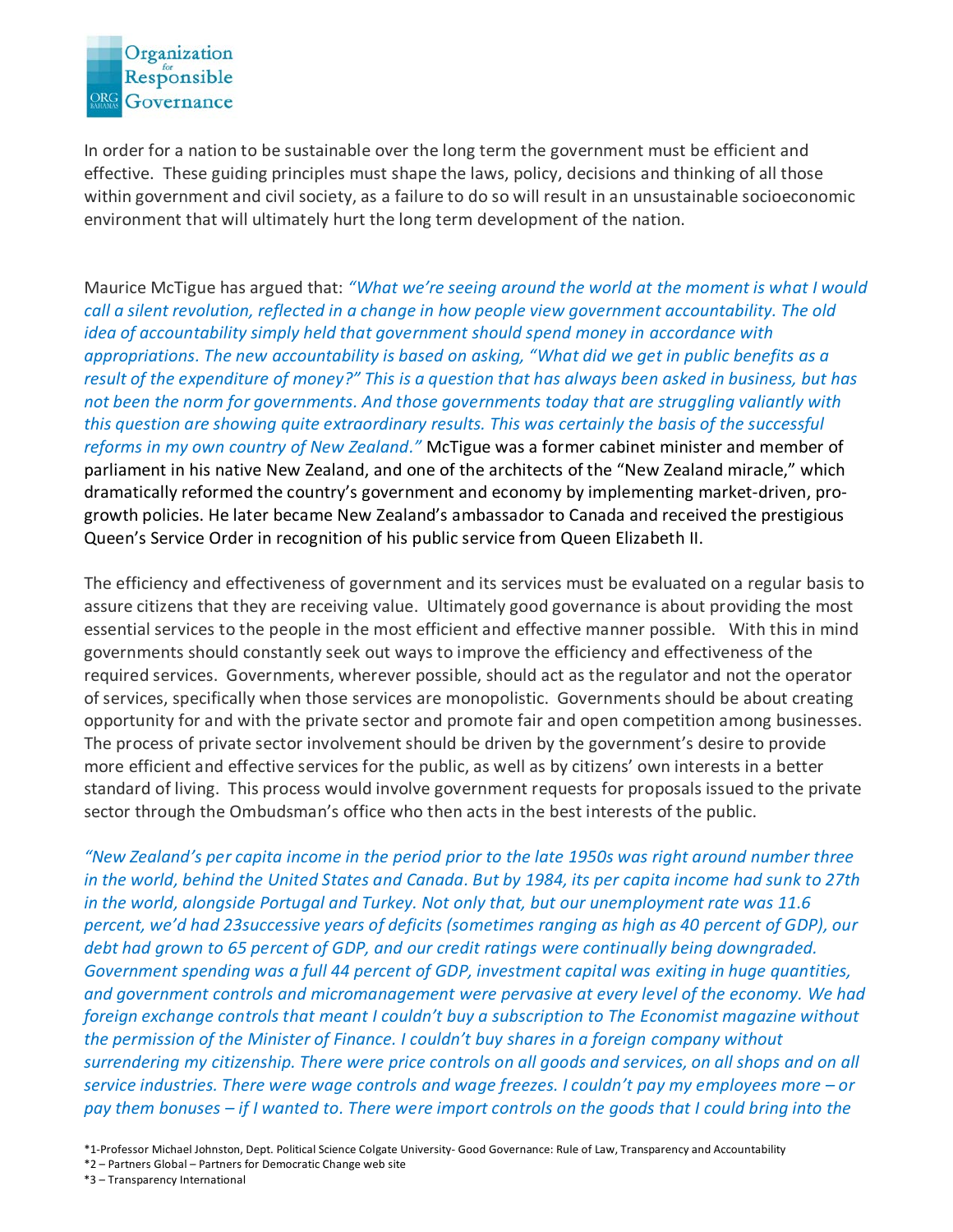

*country. There were massive levels of subsidies on industries in order to keep them viable. Young people were leaving in droves."* Maurice McTigue. <http://cafr1.com/April-04.html> for the full article.

Similarly, there are many services that the Bahamian government provides that would be better served through either outsourcing to the private sector or through Public Private Partnerships (PPP). Judicious deregulation must be considered and implemented to improve the efficiency and effectiveness of government wherever possible. Competing PPP's and private sector businesses will be more aggressive than government entities in investing in technology and training of employees that will drive efficiency and effectiveness. In many cases these services would be paid for by the entities using or benefiting from them, which in turn creates greater incentives for those clients to insist upon better performance and services.

Governments, like people and businesses, must live within their means, be held accountable for doing so, and given the chance to be rewarded politically if and when they succeed at that goal.

### **Participatory Inclusive and Consensus Driven Government:**

Modern Governance depends on the ongoing involvement of civil society, **citizens and officials must see good governance not only as an ideal, but also as improving their own lives and the quality of life and the environment around them.** A government that does not include the voice of its **entire** people is not the people's government. No matter how diverse, contrasting viewpoints are healthy and add to the debate on what direction a country should head. Good leadership is the steward to the process and not the master. A government that does not respect and work with Civil Society on an ongoing basis has no place in modern governance.

*Good governance involves far more than the power of the state or the strength of political will. The rule of law, transparency, and accountability are not merely technical questions of administrative procedure or institutional design. They are outcomes of democratizing processes driven not only by committed leadership, but also by the participation of, and contention among, groups and interests in society processes that are most effective when sustained and restrained by legitimate, effective institutions.\*1*

The importance of uniting around the needs of the nation and providing the greatest opportunity available to its citizens is the only way the Bahamas will work its way out of its economic troubles. It is only when Good Governance is attended to and attained that the socioeconomic conditions of the nation will improve.

*Policies and initiatives should be judged in terms of whether they enhance the legitimacy of institutions; receive popular support as well as compliance; encourage both citizens and leaders to develop a recognized stake in reform; help deepen the strength and complexity of civil society; and are backed up by long-term efforts at public education and attention to citizen values and opinions. These initiatives are not only valuable in themselves, but should be seen as steps toward building a long-term, sustainable foundation for good governance. \*1*

<sup>\*1-</sup>Professor Michael Johnston, Dept. Political Science Colgate University- Good Governance: Rule of Law, Transparency and Accountability

<sup>\*2 –</sup> Partners Global – Partners for Democratic Change web site

<sup>\*3 –</sup> Transparency International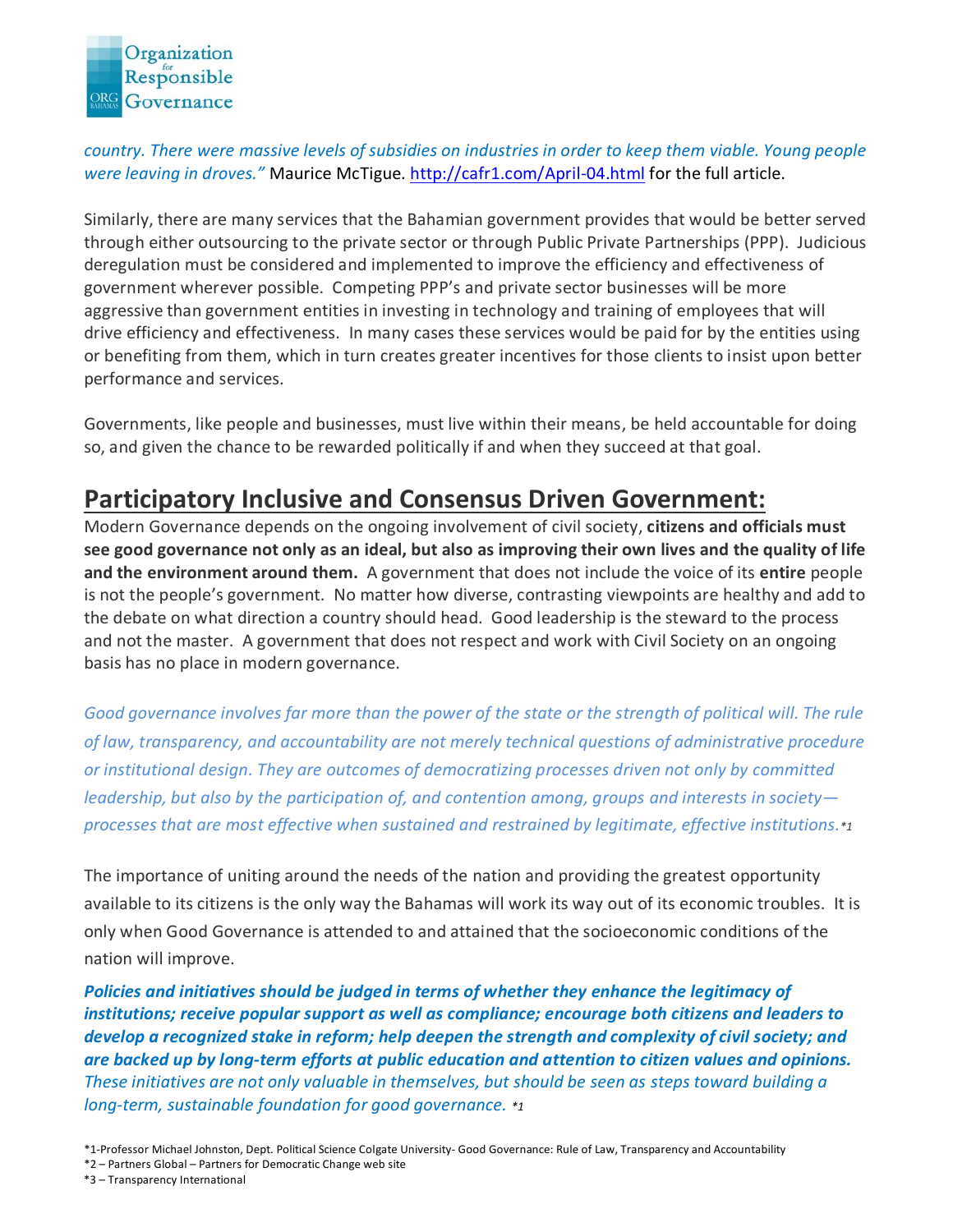

**A government accountable to its citizens is one of the cornerstones of an open society—helping to ensure fairness, economic equality, and civic participation**. **The Open Society Foundations** works with governments and businesses to advance transparency, rule of law, and good governance around the world.

# **Constitutional Reform:**

Political parties must look to change their own constitutions and move to a more democratic open and accountable process. There is too much power in the hands of too few members of the upper echelon of the parties (The General Council Members and leaders of the parties) and this provides entirely too much room for oppression, nepotism and corruption within the party. The ability of a select number of General Councilors and the party leadership to influence who will represent the party at conventions, and thus the Members of Parliament if the party is elected, should be of significant concern to the people of the Bahamas. This party constitution sets up a cartel like environment that allows the parties' upper echelons to decide who will be put forth to represent the people, as opposed to ALL registered party members voting for the best candidate to represent the people.

Party members should be free to put themselves up for election with a minimum required number of supporting votes from party members in their constituency. The candidates would then campaign and openly debate why they feel they would be the best leader of the party in their constituency. At the national convention all party members would vote for who they wanted for the leadership positions including leader of the party. Political finance policy should be adopted that provides that donations to candidates would be provided by the party to the candidates equally. The same policy should be adopted at the Bahamian constitutional level as this would stop excessive uses and abuses of money and provide for greater political competition between parties based on the parties manifesto and merits as opposed to how much money it can throw at an election campaign.

If a political party stands for the needs of the people and democracy then its people should be free to vote for whoever they believe best represents them, without meddling from those well entrenched in the party. The existing system, by contrast, has the fox guarding the hen house. Political parties, government and the nation will fail to develop in a positive way while the political system protects those entrenched in positions of power within the system.

One must consider that when such parties are elected into office, these same political party mentalities and allegiances are then likely to exist in government. From this, it is understandable that so few visionary leaders exist within the government's 38 Members of Parliament, as the system is inclined to provide followers of the entrenched upper echelon and not leaders. Evidence of this is supported by

\*2 – Partners Global – Partners for Democratic Change web site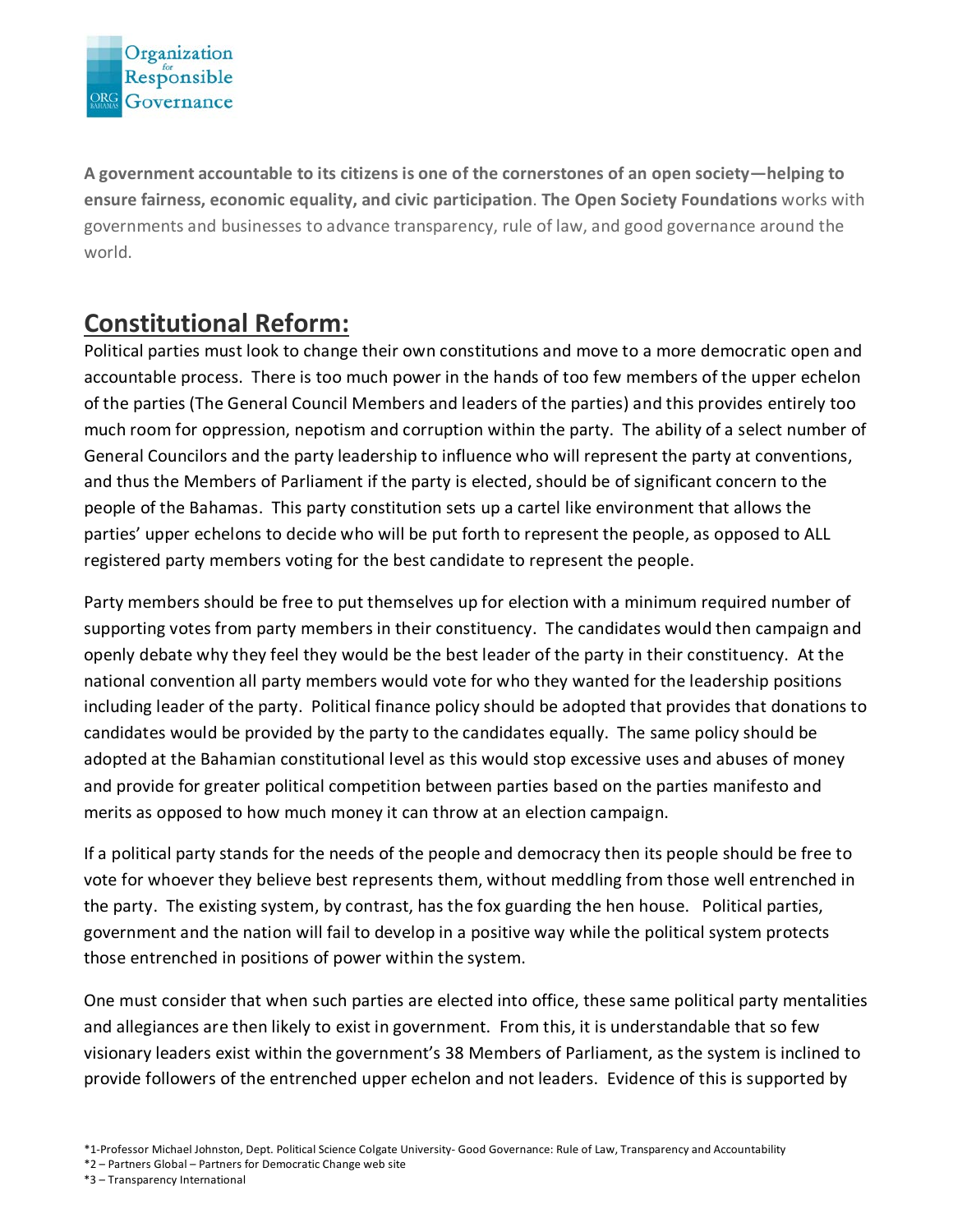

the fact that independent thinkers within particular parties have broken away in the past to form new parties such as the Free-PLP (now known as the FNM) and the DNA.

As Bahamians become disenfranchised with the ways and means of old party politics (known by many locally as polatricks) it is likely that new leaders will seek to run as independents and or demand paradigm changes to existing political parties and politics.

Party Constitutional reforms are required by all parties to eliminate the entrenched system of leadership and to implement a truly democratic system. Term limits should be implemented within political parties and within the Bahamian constitution as this act alone will encourage new opportunity, leadership and thinking.

#### **In summary, here are the essential points of ORG's action plan for better governance:**

- Legitimate, effective, responsive institutions and policies ("embedded autonomy")
- Understandable processes and outcomes:
- --with visible results in citizens' lives
- --with clear standards for success or failure
- --with clear lines of responsibility and accountability
- Transparency:
- --openness from above
- --participation and scrutiny from below
- --honesty from all
- Incentives to sustain good governance:
- --for leaders: the opportunity to take credit
- --for citizens: a credible chance for justice and a better life
- --for neighboring societies: sharing insights, experiences, expertise, values
- Vertical accountability:
- --government that answers to citizens
- --citizens who accept and abide by laws and policies
- Horizontal accountability and leaders, and among segments of government:
- --access to information
- --the right to be consulted
- --the power to check excesses and abuses

No party or reform group can accomplish the above stated goals alone, however. Broad-based and sustained citizen participation and support, built upon a foundation of citizens' own interests, are essential. That means that improving governance in The Bahamas, as in any other democracy, requires much of civil society.

# **The Tasks for Civil Society:**

Civil society organizations and foundations should strive to meet the following objectives: